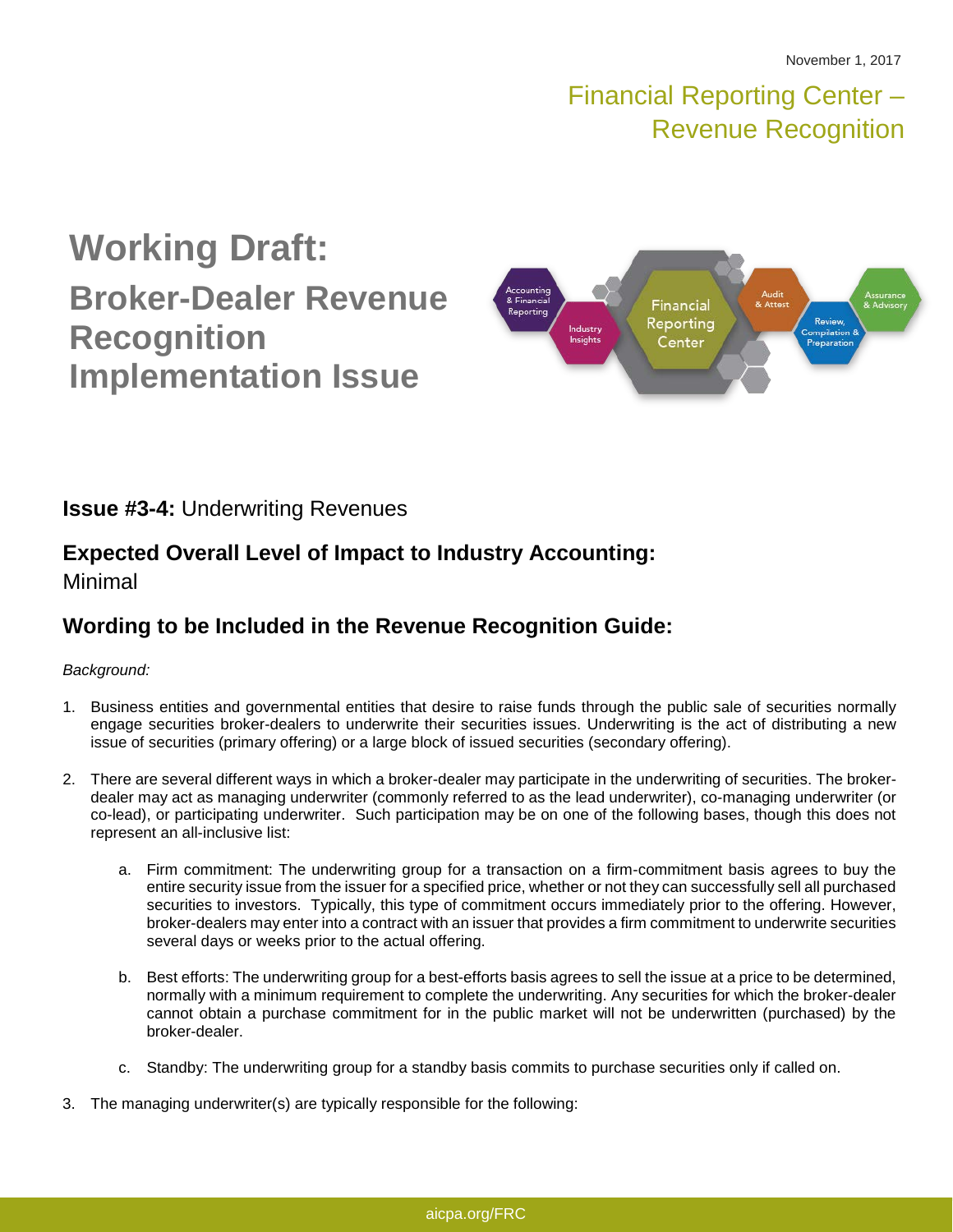- a. Organizing the other participating underwriters and the selling group<sup>[1](#page-1-0)</sup>;
- b. Negotiating the transaction with the issuer of the security;
- c. Maintaining the subscription records for the underwriting (such as, status of orders from customers); and
- *d.* Maintaining a record of all direct expenses associated with the offering, including marketing and advertising fees, legal fees, and the other costs associated with setting up the syndicate group. These expenses are allocated to the other members of the syndicate on a pro rata basis. Refer to Issue No. 3-3: *Principal vs. Agent: Costs Associated with Underwriting for guidance on accounting for these expenses.*
- 4. Participating underwriters maintain records of each underwriting participation only to the extent they are involved. To spread the risk of an underwriting and facilitate its distribution, the underwriters may sell all or part of the securities directly to the public or a selling group that in turn sells the securities to the public. If an issue is not fully sold (in a firm commitment underwriting), the liability is shared among the participating underwriters through either an undivided or divided arrangement. An undivided liability is an arrangement whereby each member of an underwriting syndicate is liable for its proportionate share of unsold securities in the underwriting account regardless of the number of securities it has previously sold. A divided liability is an arrangement whereby each member is liable only for their "divided" or fixed share of the securities and not for any additional unsold securities beyond that amount. Selling groups are not underwriters and have no obligation to sell the securities allocated to them. Accordingly, they are entitled only to a selling concession.
- 5. The difference between the price paid by the broker-dealer to the issuer for the securities and the price paid by the public for the securities (the gross underwriting spread) represents the underwriters' and selling groups' compensation for the risk and cost of selling the issue. The gross underwriting spread is generally apportioned between the underwriters and selling group and represents the compensation for one or more of the following services which are specified in the underwriting agreement or term sheet.
	- a. Management underwriting services: Underwriting services performed by the manager or co-managers (usually referred to as the lead or co-lead) in organizing the syndicate of underwriters and maintaining the records for the distribution (typically 20% of the spread);
	- b. Underwriting services: Underwriting services performed by the underwriting participants (other than the lead managers) in committing to buy a specified portion of the issue and thereby assume the associated risk (typically 20% of the spread); and
	- c. Selling concession services: Underwriting services performed by all of the underwriters in selling the offering (typically 60% of the spread).

It should be noted that the split can be any combination agreed upon contractually and would not change the gross underwriting spread.

#### *Scope*

 $\overline{a}$ 

- 6. Underwriting revenues should be accounted for using the five step revenue recognition model within FASB ASC 606, *Revenue from Contracts with Customers*.
- 7. In certain transactions, the issuer grants the underwriters the option to sell investors more securities than originally planned by the issuer. This option is legally referred to as an over-allotment option and is commonly referred to as a "greenshoe option." The exercise of the over-allotment option is typically utilized when the demand for a security issue proves higher than expected and in situations where the offering is "oversubscribed" by investors. The exercise of this option is dependent on the trading activity of the underwritten shares and is usually exercised to cover a short position. The broker-dealer is not obligated to exercise this option and the exercise is solely at the discretion of the brokerdealer.
- 8. A broker-dealer should evaluate whether an over-allotment option meets the requirements of a derivative contract under FASB ASC 815. A broker-dealer will need to assess the facts and circumstances of the underwriting transaction in determining whether the over-allotment meets the requirements of a derivative contract under FASB ASC 815. If the

<span id="page-1-0"></span> $<sup>1</sup>$  A selling group is typically a group of institutions who help the issuer place a new issue without necessarily</sup> participating in the underwriting and therefore are not typically responsible for any unsold securities.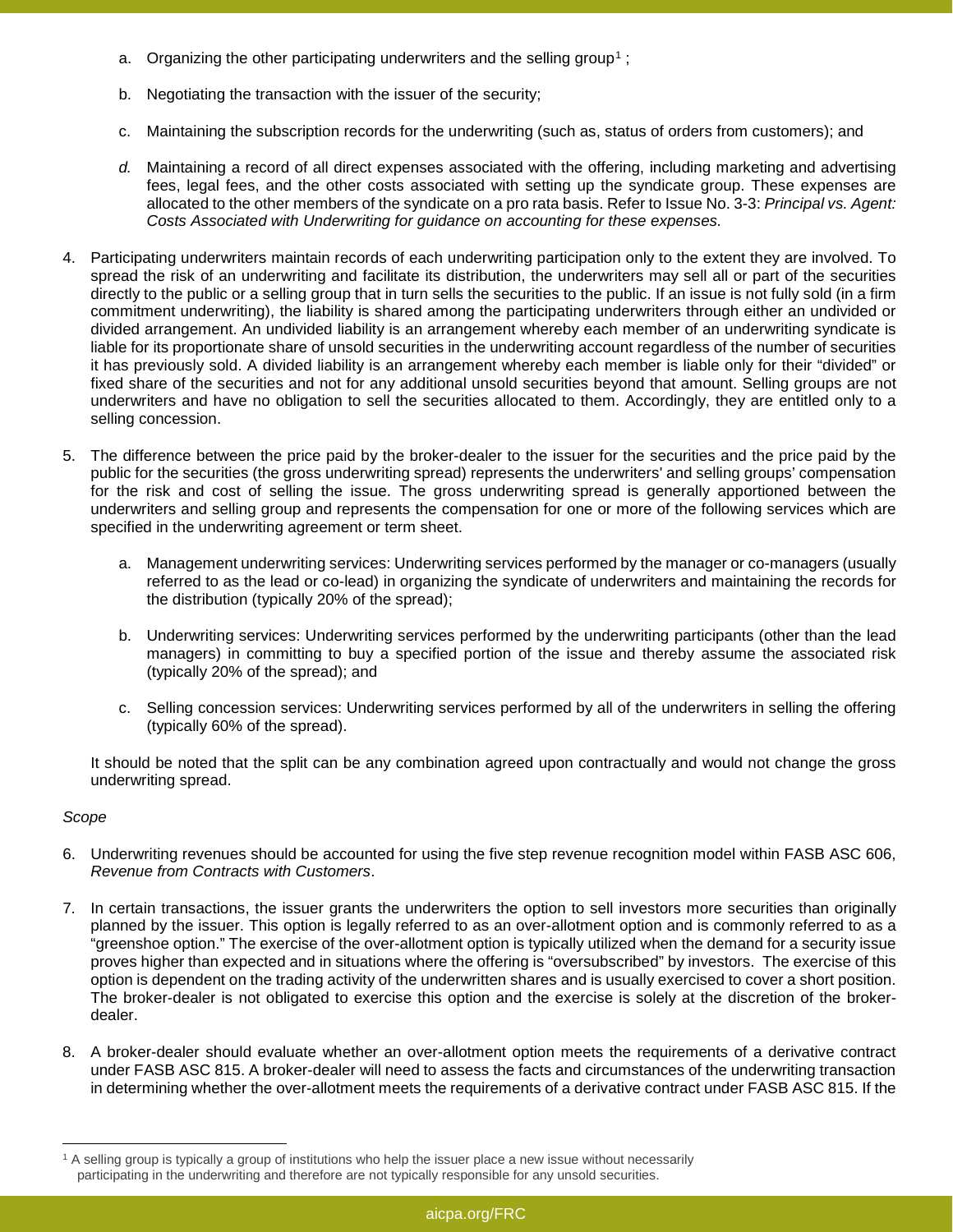broker-dealer concludes that the over-allotment option is a derivative contract, the derivative contract should be accounted for under FASB ASC 815 and is therefore outside the scope of FASB ASC 606.

- 9. If the broker-dealer determines that the over-allotment is not a derivative contract, refer to paragraph 19 on the accounting for the over-allotment option under FASB ASC 606.
- 10. In addition to exercising the over-allotment option, broker-dealers may also purchase and sell shares directly in the market subsequent to the offering in efforts to stabilize fluctuating share prices by increasing or decreasing the supply of shares according to initial public demand. The broker-dealer is not contractually obligated to purchase and sell shares in the market. These stabilization activities are undertaken by the broker-dealer as part of the capital markets activities and there is no transfer of control of goods or services (i.e., there is no additional capital raised as a result of stabilization activities). Although the issuer may benefit from market stabilization activities, these activities are undertaken to benefit the broader capital markets as well as the broker-dealer and therefore in accordance with ASC 606-10-25-16 FinREC believes these activities do not represent an implied promise. All revenues associated with price stabilization conducted in the secondary market are not within the scope of ASC 606 and should be recognized in accordance with ASC 860: *Transfers and Servicing* and FASB ASC 940*: Financial Services—Brokers and Dealers*, as these revenues are related to proprietary trading activities. Refer to Issue No. 3-7: Revenue from Financial Instruments (Out of Scope) included in the paragraphs 5.7.01-5.7.04 of Chapter 5: Brokers and Dealers in Securities, of the AICPA Audit and Accounting Guide: *Revenue Recognition*.

#### *Step 1: Identify the contract with a customer (paragraphs 1–9 of FASB ASC 606-10-25)*

- 11. A broker-dealer enters an underwriting agreement when engaged in securities underwriting. The contract is commonly between a syndicate group, including the broker-dealer, and the issuer. A broker-dealer should evaluate the underwriting agreement to determine if the criteria within FASB ASC 606-10-25-1 are met. Generally, an executed underwriting agreement would illustrate that the contract has been approved, that each party's rights and payment terms are identified, and it has commercial substance. Broker-dealers should evaluate the facts and circumstances of the underwriting transaction when assessing the probability of collecting consideration from the issuer. FinREC believes underwriting contracts generally do not meet the criteria in FASB 606-10-25-1 until the underwriting agreement is executed and is legally enforceable.
- 12. As discussed in paragraph 5 of Issue No. 3-3: *Principal vs. Agent: Costs Associated with Underwriting*, FinREC believes that generally, the lead (or managing) underwriter is not acting as a principal to provide underwriting services for the overall issuance and therefore the lead underwriter should only record underwriting revenues in amounts related to their services and not include any revenues related to the services of the participating underwriters. Therefore, FinREC believes the issuer in a securities underwriting transaction is the customer of each of the underwriters within the syndicate group.
- 13. Broker-dealers may be engaged to provide services in addition to being engaged in underwriting securities. Such services could include providing bridge financing, term loans, or credit facilities.
- 14. A broker-dealer should consider the guidance in FASB ASC 606-10-25-9 to determine whether these service contracts and an underwriting agreement should be combined and evaluated as a single contract. Two or more contracts entered into at or near the same time with the same customer should be combined if one or more of the following criteria are met:
	- a. The contracts are negotiated as a package with a single commercial objective.
	- b. The amount of consideration to be paid in one contract depends on the price or performance of the other contract.
	- c. The goods or services promised in the contracts (or some goods or services promised in each of the contracts) are determined to be a single performance obligation.
- 15. FASB ASC 606-10-15-4 describes how to separate and measure portions of the contract that meet the scope exceptions in FASB ASC 606-10-15-2 before applying the model.

*Step 2: Identify separate performance obligations (paragraphs 14–22 of FASB ASC 606-10-25)* 

16. To determine the number of performance obligations in accordance with FASB ASC 606-10-25-14, broker-dealers must identify the promised services, either explicit in the contract or implied through customary business practices,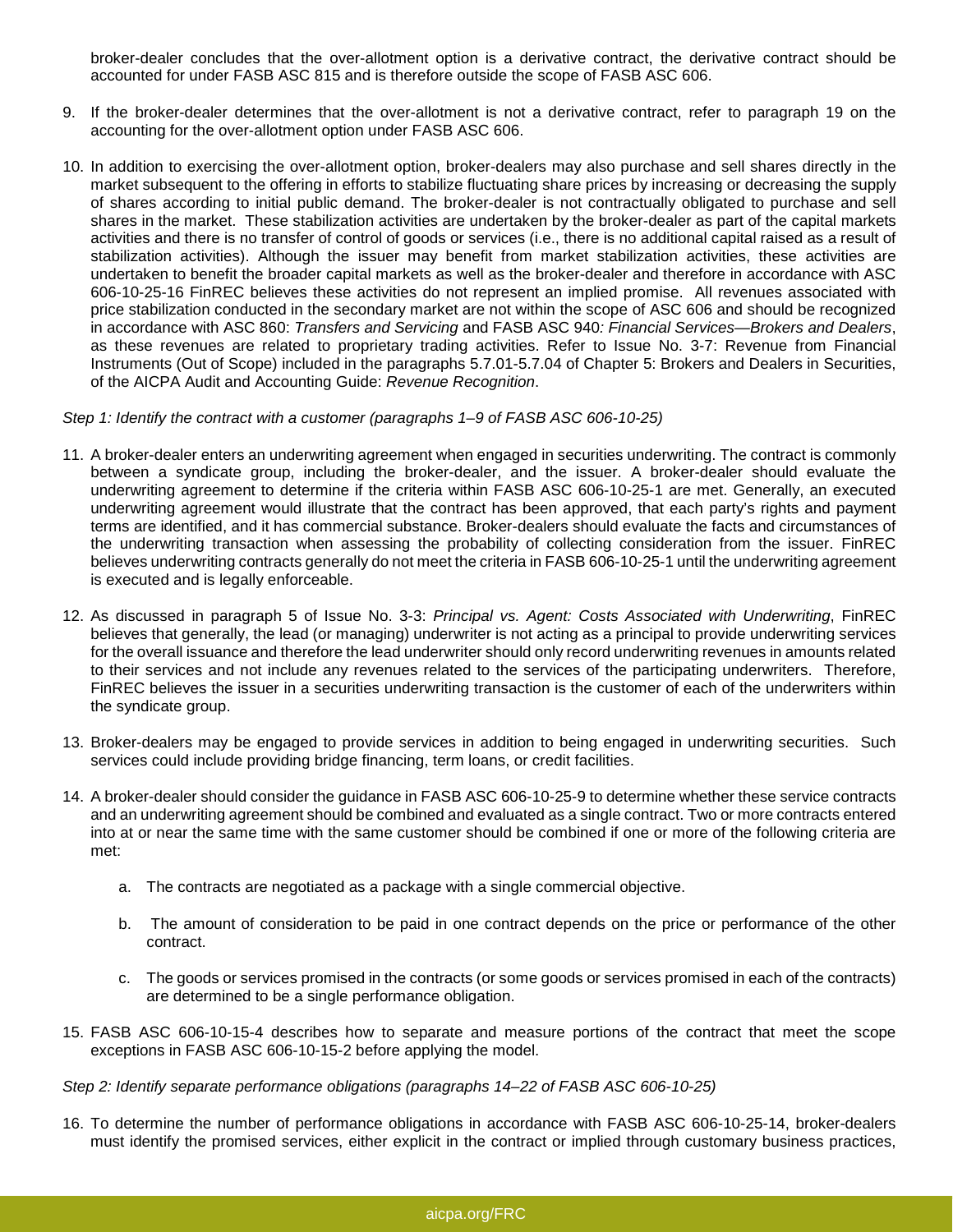published policies, or specific statements that create a reasonable expectation of the issuer that the broker-dealer will transfer the service.

- 17. Typically, broker-dealers promise to perform multiple services in an underwriting agreement that may include a combination of management underwriting services, underwriting services, and selling concession services (see paragraph 5).
- 18. Promised services between a broker-dealer and an issuer that are distinct represent a performance obligation. Pursuant to FASB ASC 606-10-25-19, a service is distinct if (a) the customer can benefit from the service either on its own or together with other resources that are readily available to the customer and (b) the entity's promise to transfer the service to the customer is separately identifiable from other promises in the contract. FASB ASC 606-10-25-21 provides guidance for determining whether a service to a customer is separately identifiable.
- 19. Although a broker-dealer may perform different roles in the underwriting process, these services are essentially the same; the promised service is ultimately to raise capital for the issuer. These services are highly interrelated in that the issuer's ability to benefit is dependent upon the successful completion of all of individual promised services. FinREC believes the nature of securities underwriting services is raising capital on behalf of the issuer and will generally be accounted for as a single performance obligation.
- 20. In determining whether the over-allotment option is a separate performance obligation within the underwriting agreement, a broker-dealer will need to evaluate the enforceable rights and obligations of the underwriting agreement. When the over-allotment option does not meet the requirements of a derivative contract under FASB ASC 815, FinREC believes the over-allotment option is not a separate performance obligation until such option has been exercised (assuming the broker-dealer is not obligated to exercise this option). Upon the exercise of the option, the performance obligation is treated as a contract modification. FASB ASC 606-10-25-10 and 606-10-25-12 provides guidance on contract modifications and states, "a contract modification is a change in the scope or price (or both) of a contract that is approved by the parties to the contract…A contract modification exists when the parties to a contract approve a modification that either creates new or changes existing enforceable rights and obligations of the parties to the contract. A contract modification could be approved in writing, by oral agreement, or implied by customary business practices…" Based on this, FinREC believes an entity should account for the exercise of an over-allotment option as a contract modification and a separate contract upon the exercise in accordance with FASB ASC 606-10-25-12 because the services from the issuance of shares under the over-allotment option are distinct and priced at the standalone selling price of underwriting services (i.e., the underwriting fees earned per share for the overallotment option are the same as those for the original issuance).

#### *Step 3: Determine the transaction price (paragraphs 2–27 of FASB ASC 606-10-32)*

- 21. FASB ASC 606-10-32-2 requires a broker-dealer to determine the transaction price as the amount of consideration it expects to be entitled to in exchange for transferring the service to the customer. Generally, a broker-dealer is able to determine the transaction price based upon the gross underwriting spread between the purchase price from the issuer and the sales price to a public investor, which is generally outlined within the executed underwriting agreement. The gross underwriting spread is apportioned to the broker-dealers in accordance with the underwriting agreement, which is generally based upon the services provided (i.e., management underwriting services, underwriting services, and selling concession services). As discussed in paragraph 5 of Issue No. 3-3: *Principal vs. Agent: Costs Associated with Underwriting*, FinREC believes that generally, the role of the lead underwriter with regard to services provided by the participating underwriters is that of an agent (i.e., arrangement of services). Consequently, in accordance with FASB ASC 606-10-55-38, the lead underwriter should record underwriting revenues net of revenues allocated to the participating members.
- 22. Paragraphs 5-13 of FASB ASC 606-10-32 requires broker-dealers to evaluate whether the underwriting agreement contains variable consideration, such as performance bonuses, incentives, or discounts. If so, the broker-dealer would need to estimate the amount of variable consideration and include such amount within the transaction price to the extent that it is probable that a significant reversal in cumulative revenue would not subsequently occur when the contingency is resolved. FASB ASC 606-10-32-12 provides factors a broker-dealer should consider when determining the amount of variable consideration to include in the transaction price.

#### *Step 4: Allocate the Transaction Price to Performance Obligations (paragraphs 28–35 of FASB ASC 606-10-32)*

23. FASB ASC 606-10-32-29 requires broker-dealers to allocate the transaction price to each performance obligation identified in the underwriting agreement based on the relative standalone selling prices for the services being provided to the issuer. FASB ASC 606-10-32-43 states that the transaction price is not reallocated to reflect changes in standalone selling price of the services after contract inception.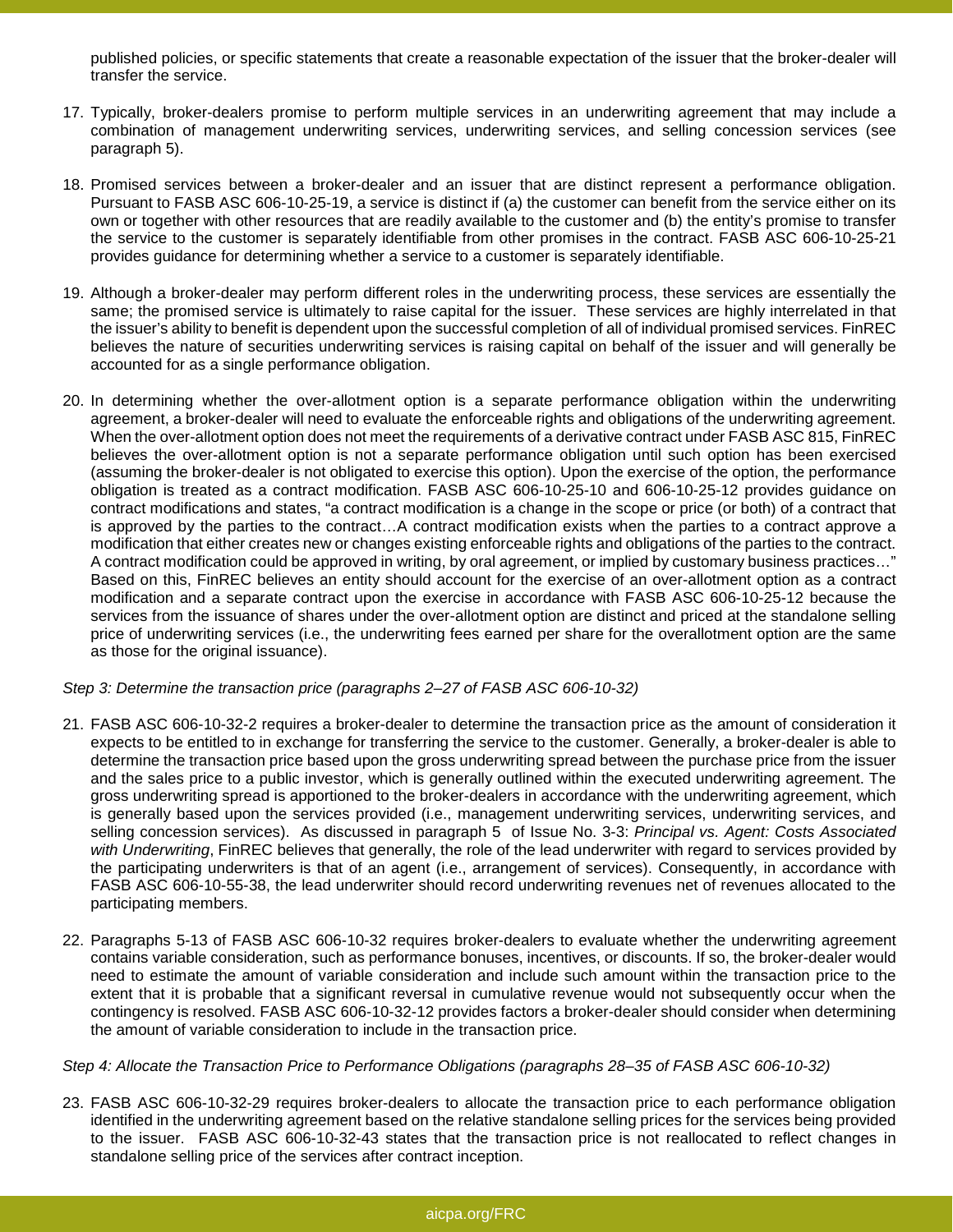24. As noted within paragraph 19, with the exception of the exercise of the overallotment option, a securities underwriting service will generally have a single performance obligation, for which the entire transaction price determined in Step 3 will be allocated to. As noted within paragraph 20, the exercise of the overallotment option should be treated as a separate contract.

*Step 5: Recognize revenue when (or as) the entity satisfies a performance obligation (paragraphs 23–37 of FASB ASC 606-10-25)*

- 25. In accordance with FASB ASC 606-10-25-27, a performance obligation is satisfied over time if one of the following criteria is met [analysis added]:
	- a. The issuer simultaneously receives and consumes the benefits provided by the broker-dealer's performance as the broker-dealer performs the underwriting service.

A broker-dealer should evaluate if another entity would not need to substantially reperform the work that the broker-dealer has completed to date if the other entity were to provide the securities underwriting services. That is, if another entity replaced the broker-dealer, would the other entity need to substantially reperform the broker-dealer's performance to date. In a typical securities underwriting arrangement, another entity would generally not rely upon the previous broker-dealer's services to date. Rather, the other entity would perform its own services, which may include its own due diligence of the issuer, sales and marketing activities with its own investors, and its own securities pricing analysis. Therefore, the performance of these activities prior to the underwriter purchasing securities from the issuer typically do not transfer a benefit to the issuer as those tasks are performed.

b. The broker-dealer's performance creates or enhances an asset controlled by the issuer as the asset is created or enhanced.

Securities underwriting services do not create or enhance an asset controlled by the issuer.

c. The broker-dealer's performance does not create an asset with an alternative use to the broker-dealer, and the broker-dealer has an enforceable right to payment for performance completed to date.

Securities underwriting services are unique to each issuer as the services are based upon the issuer's specific facts and circumstances. Generally, a broker-dealer would incur significant costs in redesigning the underwriting services for another issuer based upon that issuer's specific facts and circumstances. These services would not create an asset that the broker-dealer would be able to use in the future. To meet this requirement, a broker-dealer must also have an enforceable right to payment in an amount that approximates the selling price (i.e., recovery of its cost plus a reasonable margin) for services completed to date. In a typical underwriting agreement, a broker-dealer will not have an enforceable right to payment until the consummation of the securities issuance and therefore has no right to payment for the services performed prior to such date.

- 26. Based upon the analysis in paragraph 25, FinREC believes securities underwriting transactions generally do not meet any of the requirements for revenue to be recognized over time. Therefore, a broker-dealer would generally recognize securities underwriting revenue at a point in time.
- 27. FASB ASC 606-10-25-30 provides indicators for determining the point in time when the issuer obtains control of the securities underwriting services and the broker-dealer's performance obligation is satisfied, which include the following [analysis added]:
	- a. The entity has a present right to payment for the asset (i.e., the service).

A broker-dealer has a present right to payment, in the form of the underwriting spread which occurs on the trade date. Trade date is the date the broker-dealer enters into a firm commitment to purchase the securities from the issuer, or in the case of a best efforts arrangement, the date the securities are sold to investors.

b. The customer has legal title to the asset (i.e., the service).

The issuer has legal title to the capital raised (i.e., the underwriting proceeds), which is a result of the consummation of the underwriting services provided, upon the purchase of the securities from the issuer, which occurs on the trade date.

c. The entity has transferred physical possession of the asset (i.e., the service).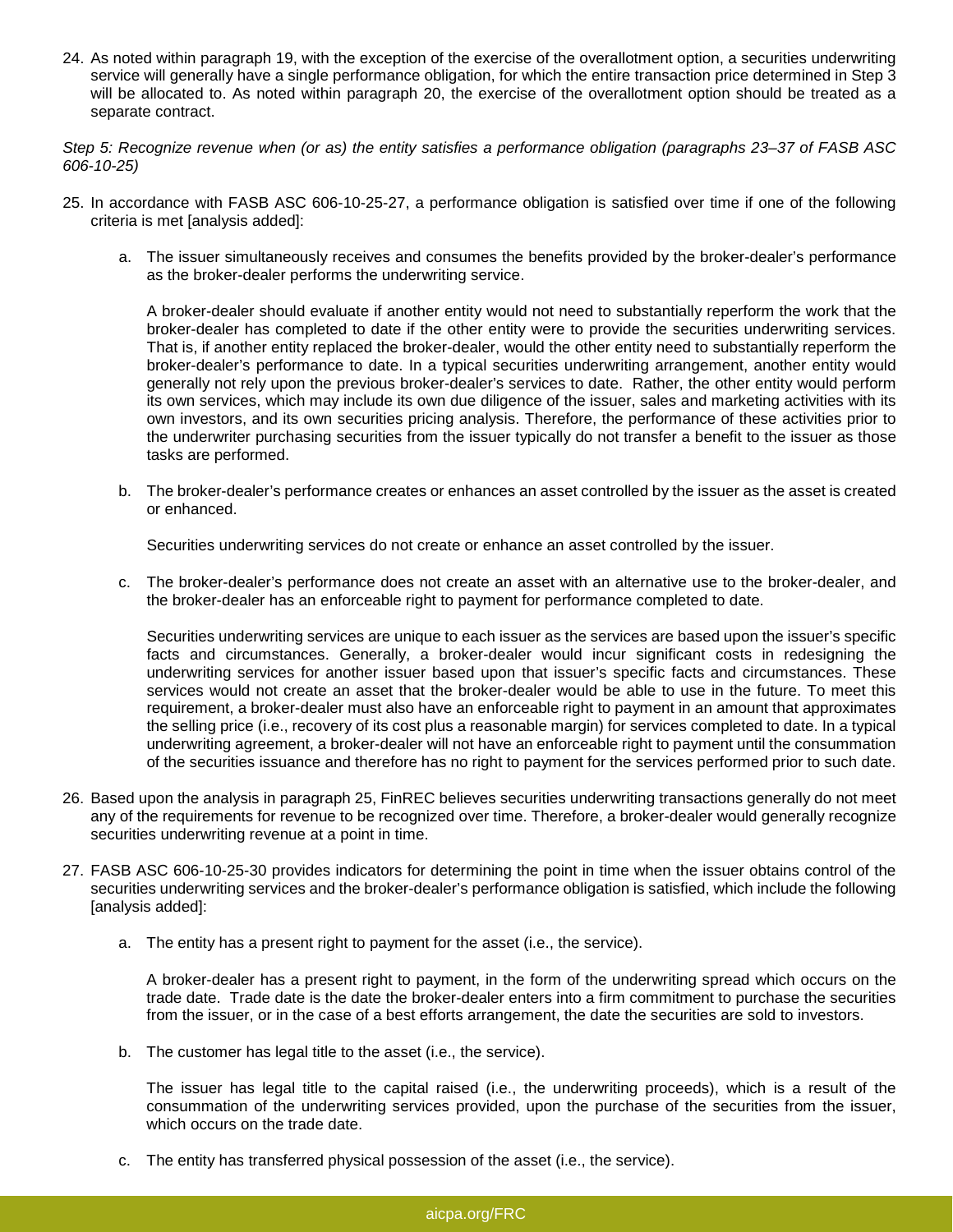Not applicable as underwriting services do not involve the transfer of a physical asset.

d. The customer has the significant risks and rewards of ownership of the asset (i.e., the service).

The issuer has the significant risks and rewards of the securities underwriting services when those securities are purchased by the underwriter (i.e., the trade date). That is, the issuer is entitled to the capital raised and the issuer may also incur certain obligations to the investors (e.g., principal and interest payments to bond holders or dividends to preferred stock holders) on the trade date.

e. The customer has accepted the asset (i.e., the service).

Although generally there are no acceptance provisions in underwriting agreements, the services are satisfied when the underwriter purchases the securities from the issuer (i.e., the trade date).

- 28. Based upon the analysis in paragraph 27, FinREC believes the date on which the underwriter purchases securities (trade date) from the issuer is the appropriate point in time to recognize revenue for securities underwriting transactions. This conclusion is consistent with the concept of transfer of control related to commission revenues (as discussed in Issue #3-1A: Commission Income – Trade Date vs. Settlement Date) whereby control is transferred on trade date. In an underwriting arrangement there are no significant actions that an underwriter takes subsequent to the trade date.
- 29. The following example is meant to be illustrative, and the actual application of the guidance in FASB ASC 606 should be based on the facts and circumstances of an entity's specific situation.

#### **Example:**

Broker-dealer A negotiates a contract with Customer B on April 1, 20XX to underwrite Customer B's equity shares on a firm commitment basis. The offering consists of 6,000,000 equity shares and provides Broker-dealer A with an over-allotment option to purchase up to an additional 900,000 shares within 30 days of the equity offering. The initial offering price to the public is \$20 and the underwriting discount is \$.50 (i.e., the underwriter purchases the equity shares from Customer B for \$19.50 per share). On April 8, 20XX the underwriting contract is executed and becomes legally enforceable. In connection with the execution of contract, Broker dealer A purchases the equity shares from the issuer (i.e., the trade date) resulting in the consummation of the securities issuance. Broker-deal A also elected to exercise its over-allotment option and purchases an additional 900,000 shares from the issuer on April 8, 20X6.

#### *Identify the contract with a customer*

Based on the facts above, the underwriting agreement between Broker-dealer A and Customer B includes a contract that meets the criteria in FASB ASC 606-10-25-1. The underwriting agreement has been approved, each party's rights and payment terms are identifiable, the contract contains commercial substance and collectibility is probable on April 8, 20XX.

#### *Identify the performance obligations*

Based on the facts above, the contract includes a single performance obligation to raise capital for Customer B. The over-allotment option was exercised and issued concurrently with the contractually required shares resulting in a contract modification. Therefore, Broker-dealer A has the enforceable rights and obligations to purchase the over-allotment securities on April 8, 20XX. The over-allotment securities are included in the example herein.

#### *Determine the transaction price*

Based on the facts above, the transaction price is calculated as the underwriting discount amount of \$3,450,000 (6,900,000 shares x \$.50).

#### *Allocate the transaction price to the performance obligations*

The transaction price of \$3,450,000 is allocated to the single performance obligation.

#### *Recognize revenue*